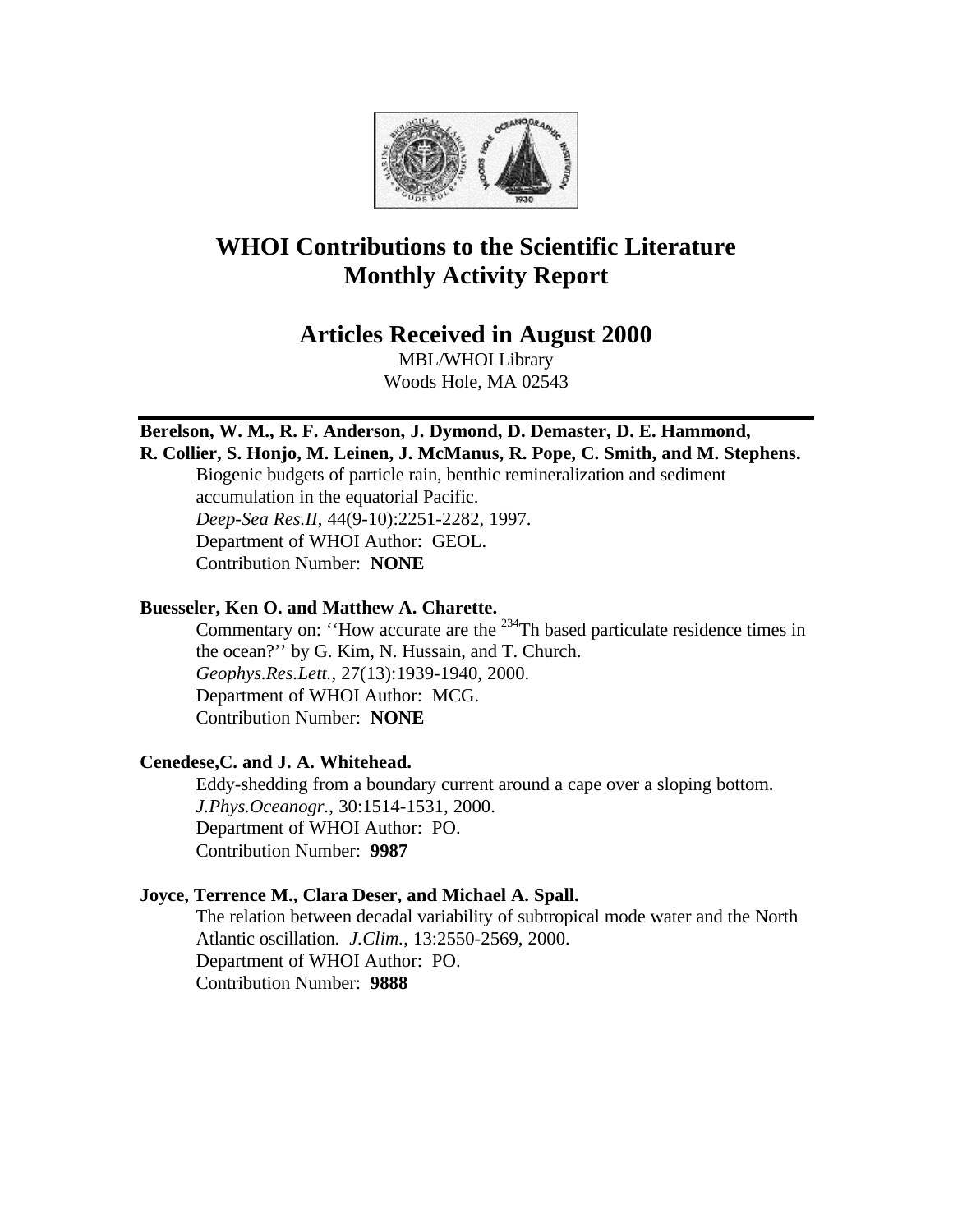#### **Kaplan, Ilene M.**

Seafood auctions, market equity and the buying and selling of fish: Lessons on comanagement from New England and the Spanish Mediterranean. *Mar.Pol.*, 24:165-177, 2000. Department of WHOI Author: MPC. Contribution Number: **10001**

#### **Kaplan, Ilene M.**

Suspicion, growth and co-management in the commercial fishing industry: The financial settlers of New Bedford. *Mar.Policy*, 23(3):227-241, 1999. Department of WHOI Author: MPC. Contribution Number: **9772**

## **Sigman, D. M., M. A. Altabet, D. C. McCorkle, R. Francois, and G. Fischer.**

The  $\ddot{a}^{15}$ N of nitrate in the Southern Ocean: Nitrogen cycling and circulation in the ocean interior. *J.Geophys.Res.*, 105(C8):19599-19614, 2000. Department of WHOI Authors: GEOL. and MCG. Contribution Number: **10008**

#### **Smith, Craig R., Lisa A. Levin, and Lauren S. Mullineaux.**

Deep-sea biodiversity: A tribute to Robert R. Hessler. *Deep-Sea Res.II*, 45:1-11, 1998. Department of WHOI Author: BIO. Contribution Number: **NONE**

#### **Stanton, Timothy K., Dezhang Chu, Peter H. Wiebe, Robert L. Eastwood, and Joseph D. Warren.**

Acoustic scattering by benthic and planktonic shelled animals. *J.Acoust.Soc.Am.*, 108(2):535-550, 2000. Department of WHOI Author: AOPE. BIO. Contribution Number: **9794**

#### **Stanton, Timothy K.**

On acoustic scattering by a shell-covered seafloor. *J.Acoust.Soc.Am.*, 108(2):551-555, 2000. Department of WHOI Author: AOPE. Contribution Number: **9767**

#### **Taroncher-Oldenburg, Gaspar, David M. Kulis, and Donald M. Anderson.**

Coupling of saxitoxin biosynthesis to the  $G_1$  phase of the cell cycle in the dinoflagellate *Alexandrium fundyense*: temperature and nutrient effects. *Nat.Toxins*, 7:207-219, 1999. Department of WHOI Author: BIO. Contribution Number: **9758**